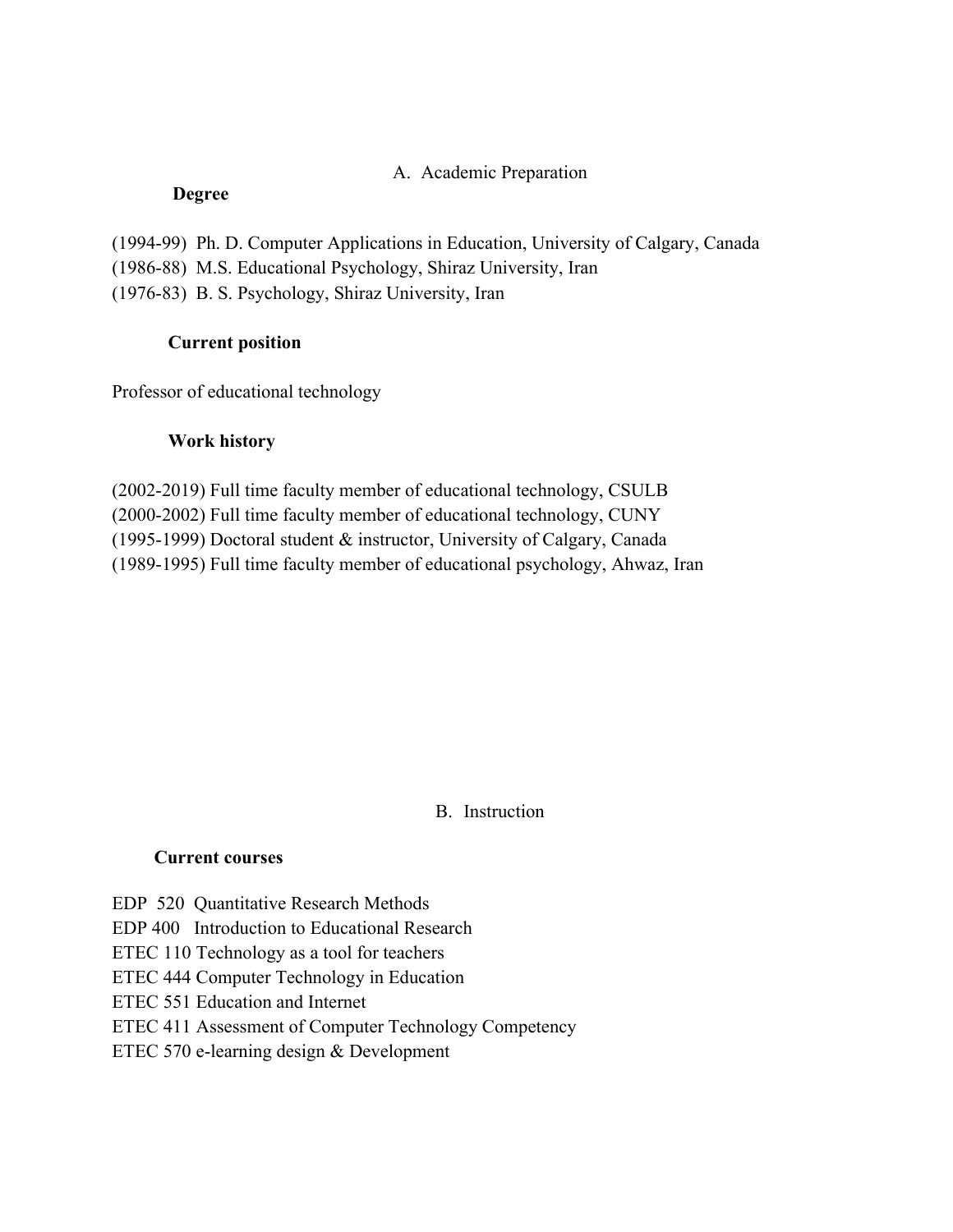C. Scholarly and Creative Activities

# **Peer reviewed journal articles**

- 1. Rezaei, A. R. (2020). Groupwork in Active Learning Classrooms: Recommendations for Users. Journal of Learning Spaces, 9(2), 1-21.
- 2. Rezaei, A. R. (2018). Effective Groupwork Strategies: Faculty and Students' Perspectives. Journal of Education and Learning, 7(5), 1-10
- 3. Rezaei, A. R. (2017). Features of successful group work in online and physical courses. The Journal of Effective Teaching, 17(3),1-19.
- 4. Rezaei, A. R. (2014). Frequent collaborative quiz taking and conceptual learning. Active Learning in Higher Education, 16(3),187-196.
- 5. Baghdadi, M. & Rezaei, A. R. (2014). Gender Representation in English and Arabic Foreign Language Textbooks in Iran: A Comparative Approach. Journal of International Women's Studies, 16(3),16-32.
- 6. Rezaei, A. R. (2012). Can Self-Efficacy and Self-Confidence Explain Iranian Female Students' Academic Achievement? Gender & Education, 24(4), 393-402.
- 7. Lovorn, M. Rezaei, A. R. (2011). Assessing the assessment: Rubrics training for Preservice and new In-service Teachers. Practical Assessment, Research & Evaluation, 16, 1-18.
- 8. Rezaei, A. R. (2011). Validity and Reliability of the IAT: Measuring Gender and Ethnic Stereotypes. Computers in Human Behavior, 27 (5),1937-1941.

-----------------------------------------------------------------------------------------

- 9. Rezaei, A. R. Lovorn, M. (2010) Reliability and validity of rubrics for assessment through writing. Assessing Writing 15 (1.) 18–39.
- 10. Rezaei, A. R. (2006) Computer-Enhanced Assessment of Students' Performance. Journal of Interactive Instruction Development, 18(4), 3-10.
- 11. Rezaei, A. R. (2005). Using computers to evaluate teachers' understanding of physics concepts. Alberta Science Education Journal, 37(2), 3-9.
- 12. Rezaei, A. R. (2005) Computer-Enhanced Formative Assessment and Student Engagement. Journal of Interactive Instruction Development, 18(1), 19-23.
- 13. Rezaei, A. R. & Katz, L. (2004). An Evaluation of the Reliability and Validity of the Cognitive Styles Analysis Inventory and Recommendations for Improvement. Journal of Personality and Individual Differences. 36, 1317-1327.
- 14. Rezaei, A. R., Chen T., & Adams, S. (2004) Review of Four Introductory Textbooks on Educational Technology. Association for the Advancement of Computing in Education Journal, 12(1), 100-110.
- 15. Rezaei, A. R. & Katz, L., (2003). An integrative approach to Collaborative Electronic Learning. Journal of Computers in Mathematics and Science Teaching, 22 (1), 67-83.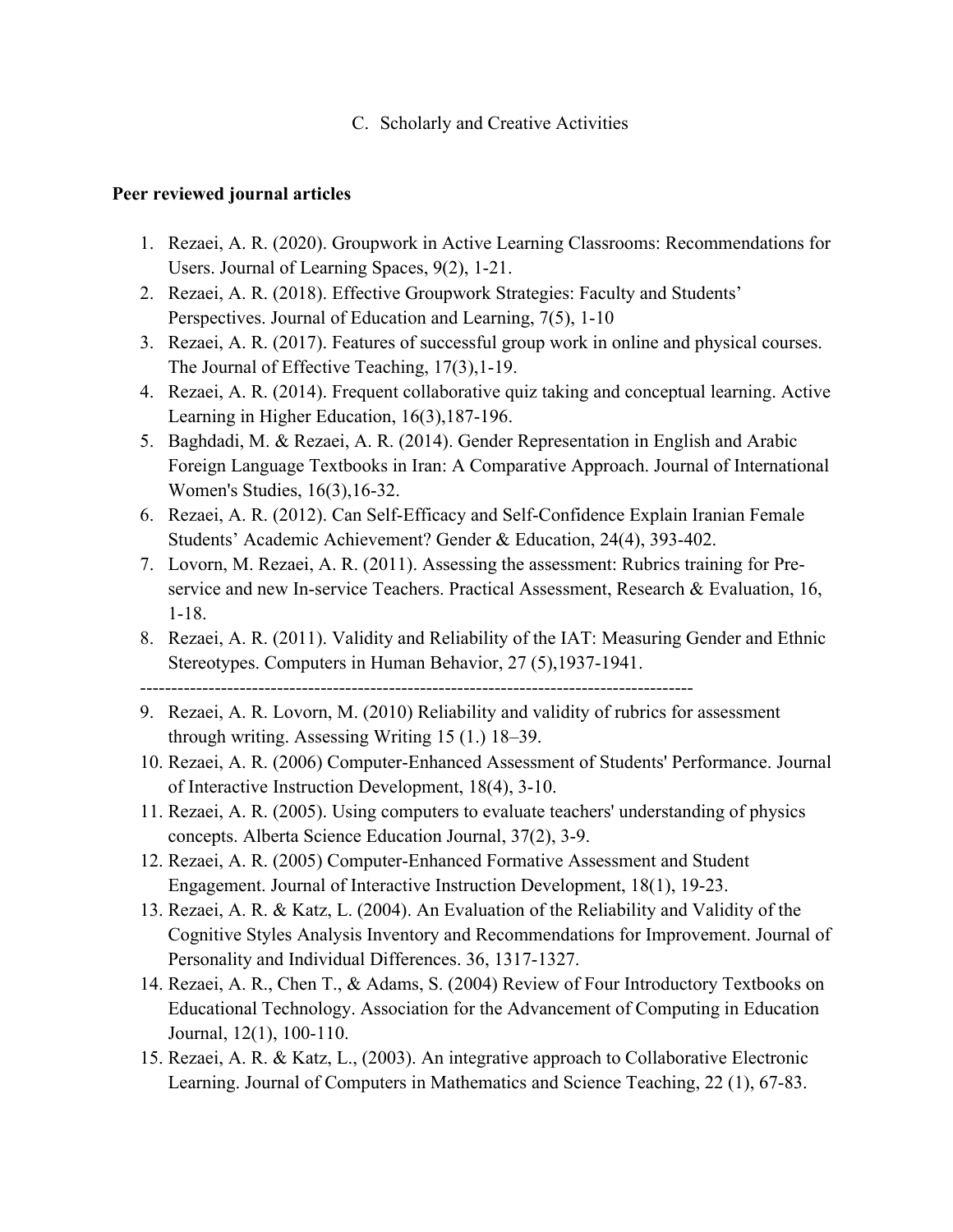- 16. Rezaei, A.R. & Katz, L. (2002) Using Computer Assisted Instruction to compare the Inventive Model and the radical constructivist approach to teaching physics. Journal of Science Education and Technology. 11 (4), 367-380.
- 17. Katz, L., & Rezaei, A. R. (1999). The potentials of modern Tele-learning tools for collaborative learning. Canadian Journal of Communication ,24 (3), 427-448.
- 18. Rezaei A. R., & Katz, L. (1998). Science, technology, and society (STS): facts or opinions. Alberta science education journal, 31(1), 30-41.
- 19. Rezaei A. R., & Katz, L. (1998). A cognitive model for conceptual change in science instruction. Journal of Educational Computing Research, 19(2), 153-172.
- 20. Rezaei, A. R. (1994). The effects of war on personality characteristics of disabled veterans. Psychological Research, 2(3), 62-69.
- 21. Rezaei, A. R. (1993). A critique of the book; selected topics in foundations of Islamic education. Journal of Education, 15 (3-4), 163-168.
- 22. Rezaei, A. R. (1991). Profiles of an educated man. Journal of Teacher Development, 10 (3), 57-61.

## **Conference presentations**

- 1. Rezaei, A. & Farmer, L. (2021). A Special Professional development for faculty who had to teach online due to COVID19. In E. Langran & L. Archambault (Eds.), Proceedings of Society for Information Technology & Teacher Education International Conference (pp. 540-545). Online, United States: Association for the Advancement of Computing in Education (AACE).
- 2. Cox, Stafford G., Rezaei, A., Vasilomanolakis, F. & LuPresto, D. (2019, August). Inclusive Excellence and the Active Learning Classroom. Paper accepted to be presented at the International Forum on Active Learning Classrooms. Minneapolis, USA
- 3. Rezaei, A. R., Vasilomanolakis, F. (2019, March). Faculty and students' perspective towards Active Learning Classroom. Paper presented at The Society for Information Technology and Teacher Education (SITE) conference. Las Vegas, USA.
- 4. Rezaei, A. R. (2017, June). Effective group work strategies in face to face and online courses. Paper presented at 19th International Conference on Teaching, Education & Learning (ICTEL). Rome, Italy.
- 5. Rezaei, A. R. (2016). "Assessing Students Through Collaborative Test Taking". Paper presented at the meeting of American Educational Research Association (AERA), Washington DC, USA.
- 6. Rezaei, A. R. (2014, August). Is Frequent Collaborative Quiz Taking Effective in Conceptual Learning? Paper presented at the 21st Century Academic Forum. Berkeley, USA.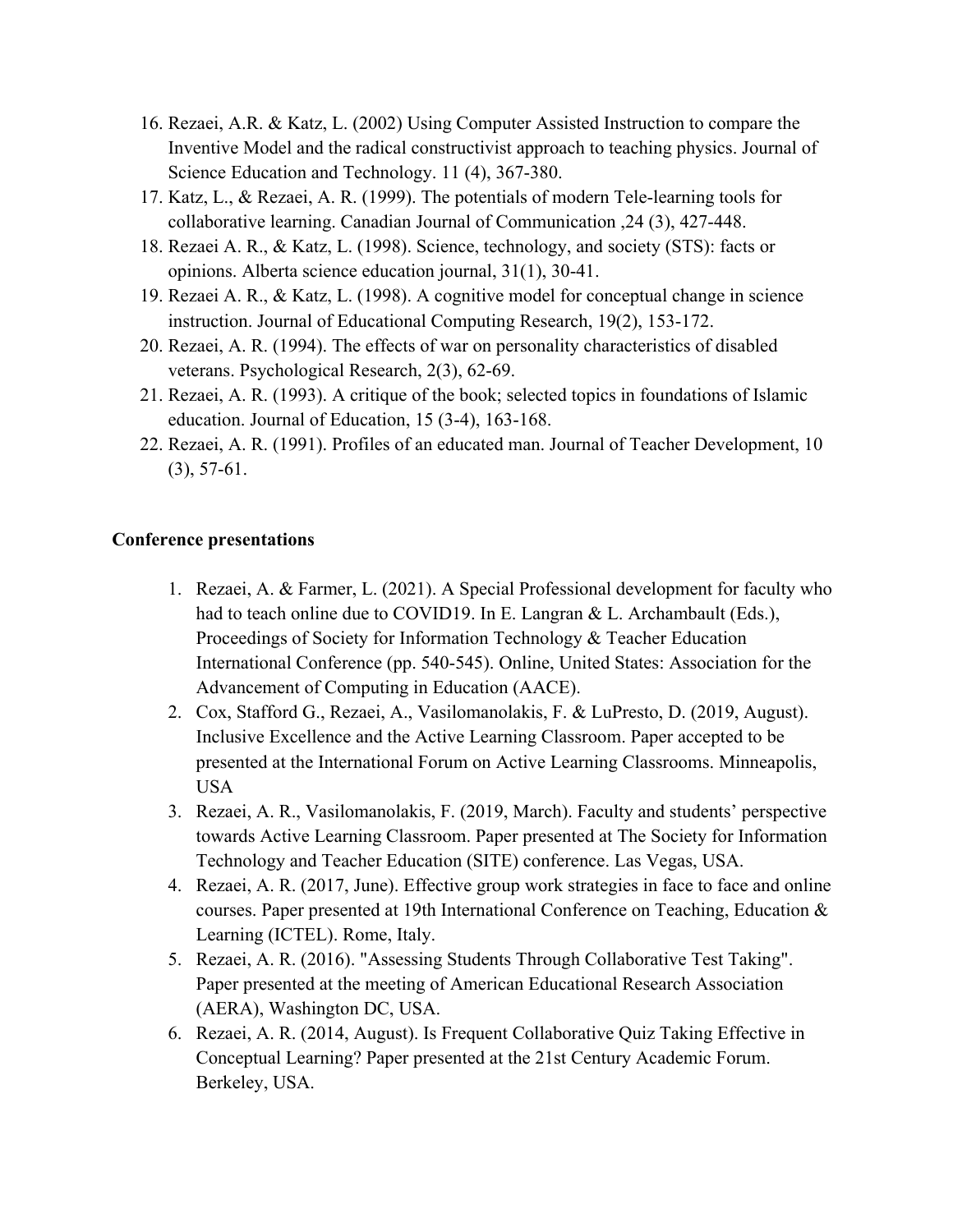- 7. Rezaei, A. R. (2013, October). Computer applications in educational assessment. Paper presented at World Conference on E-learning. Las Vegas.
- 8. Rezaei, A. R. Davoudi, I, & Zargar A. (2012, March). Gender differences in Iranian students' motivation and academic achievement. Paper presented at the International Journal of Arts and Sciences' multidisciplinary conference in Las Vegas, USA.
- 9. Rezaei, A. R. (2011, June). Gender based self-confidence, collective self-confidence, and general self-efficacy as predictors of females' academic achievement in Iran. Paper presented at "The 10th Annual Hawaii International Conference on Education".
- 10. Rezaei, A. R. (2011, June). Gender differences in Iranian students' motivation and academic achievement. Paper submitted to AERA "American Educational Research Association".
- 11. Rezaei, A. R. (2011, March). Computer-Based Assessment of Attitudes. Paper presented at The International Conference on Digital Information and Communication Technology and its Applications (DICTAP2011)

----------------------------------------------------------------------------

- 12. Rezaei, A. R. (2010, April). Using social networks for language learning. Paper presented in the meeting of Society for Information Technology & Teacher Education, San Diego, California.
- 13. Rezaei, A. R. (2008, February) Factors influencing reliability and validity of writing assessment rubrics. Paper presented at the meeting of New Mexico Higher Education Assessment and Retention Conference (NMHEAR), Albuquerque, New Mexico.
- 14. Rezaei, A. R. (2007, March). Investigating the ramifications of the "No Significant Difference" Phenomenon. Paper presented at the meeting of SITE 2007--Society for Information Technology & Teacher Education International Conference. San Antonio, Texas.
- 15. Rezaei, A. R. (2006, March). Computer based analysis of cognitive styles. Paper presented at the meeting of SITE 2006--Society for Information Technology & Teacher Education International Conference, Orlando, Florida.
- 16. Rezaei, A. R. (2005, April). Reconstructing the Cognitive Styles Analysis. Paper presented at the meeting of American Educational Research Association (AERA), Montreal, Canada.
- 17. Rezaei, A. R. (2005, April). An Interactive system for Farsi language learning. Paper presented at the meeting of American Educational Research Association (AERA), Montreal, Canada.
- 18. Goldenberg, C., Rezaei, A., & Fletcher, J. (2005, April). Home use of English and Spanish and children's oral language and literacy achievement. Paper presented at the meeting of American Educational Research Association (AERA), Montreal, Canada.
- 19. Goldenberg, C., Rezaei, A., & Fletcher, J. (2005, January). Spanish-Speaking Children's Home Language and Literacy Experiences and their Bilingual/Biliteracy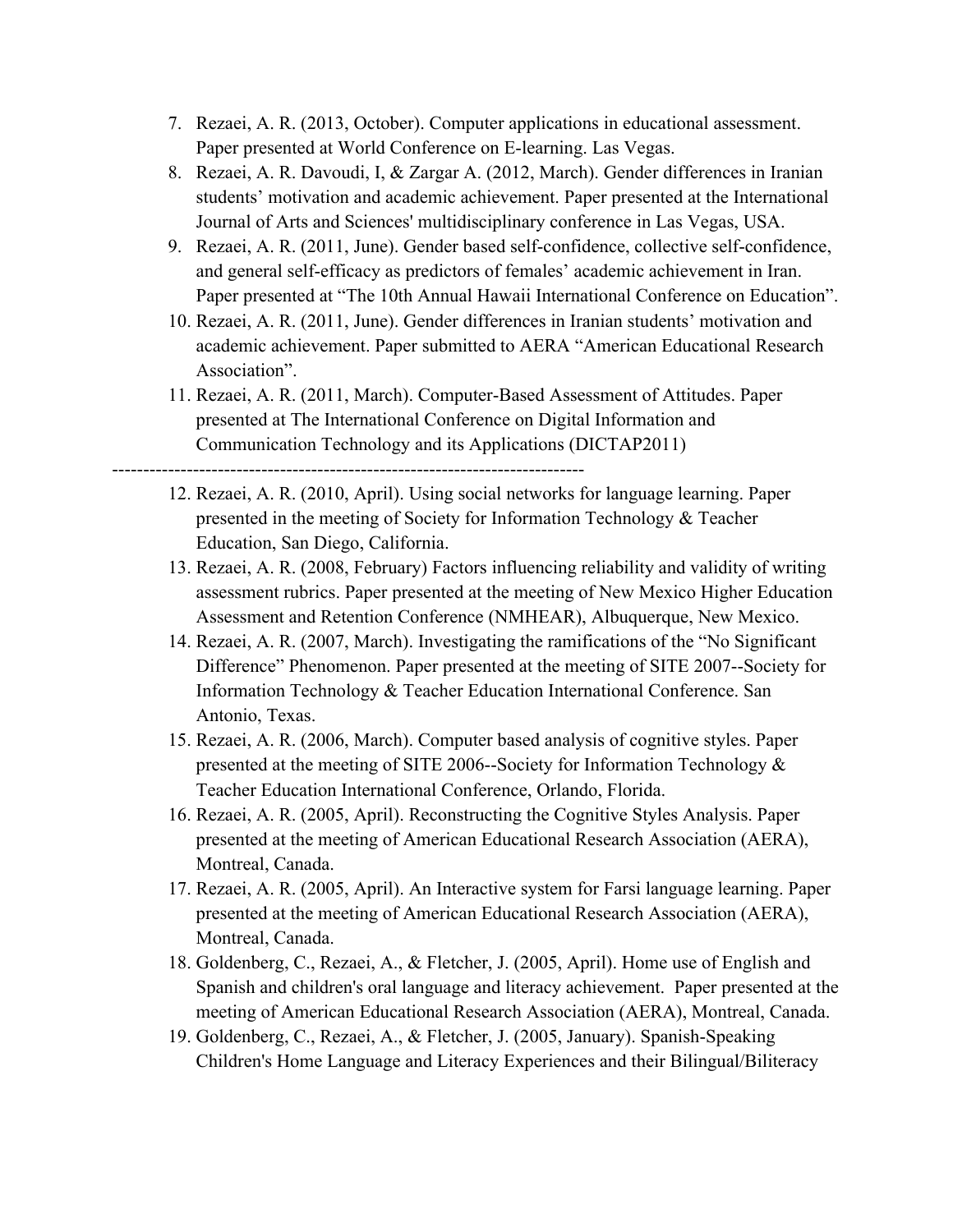Development. Paper presented at Hawaii International Conference on Education, Honolulu, HI.

- 20. Rezaei, A. R. (2004, June). Using Computers to evaluate teachers' understanding of physics concepts. Paper presented at the meeting of Ed-Media; World Conference on Educational Multimedia, Hypermedia & World Conference on Educational Telecommunications. Lugano, Switzerland.
- 21. Rezaei, A. R. (2002, June). Using Computers to evaluate teachers' understanding of physics concepts. Published in the proceedings of Ed-Media; World Conference on Educational Multimedia, Hypermedia & World Conference on Educational Telecommunications. Edited by Philips Baker & Samuel Resbersky. June 24-29, 2002, Denver, Colorado, U.S.A.
- 22. Katz, L., Chang, E.B., Lyndon, J., Scialfa, C.T., Rezaei, A. R., Cynthia Aizenman, C., Kopp, G. (2002, December). Approaches to peer-to-peer learning in the adult disadvantaged population. Published in the proceedings of the International Conference on Computers in Education (ICCE) Institute of Electrical and Electronic Engineers (IEEE), December 3-6, 2002, Auckland, New Zealand.
- 23. Rezaei A. R. (2001, April). Inventive Model & Modular Approach to Science Education. Paper presented at American Educational Research Association (AERA) conference. April 1-5, 2002, New Orleans, LA.
- 24. Katz, L., Rezaei, A. R. (1999, June). Tele-collaboration in higher education: an integrated approach. Paper presented at the conference "The Society for Teaching and Learning in Higher Education 19th Annual Conference " STLHE 99, June 16-19, Calgary, Canada.
- 25. Rezaei, A. R. (1999). Computer assisted instructional approaches to conceptual change in science education. Unpublished doctoral dissertation, University of Calgary, Calgary, Canada.
- 26. Katz, L., Rezaei, A. R. Connolly, J. (1998, November). Collaborative Electronic Learning. Paper presented at The Third Annual Conference of the Tele-Learning Network of Centers of Excellence. November 14 - 19, 1998, Vancouver, Canada.
- 27. Rezaei. A. R., Winchester, I., (1998, June). Using the Internet in teaching STS (Science, Technology and Society). Paper presented at 10th World Conference on Educational Multimedia, Hypermedia & World Conference on Educational Telecommunications, June 20-25, 1998, Freiburg, Germany.
- 28. Rezaei A. R. & Katz, L. (1998, March). Theory in Search of Technology: The Inventive Model of Learning as a Basis for Teaching Science and Developing Software. A paper presented at the conference SITE 98- Society for Information Technology and Teacher Education, 10-14 March, 1998, Washington DC.
- 29. Katz, L. Heath, M. Greer, T., and Rezaei, A. R. (1997, November). Redesigning the Urban Community: An Integrated Approach to Education Using Collaborative Electronic Learning. Poster presented at The Second Annual Conference of the Tele-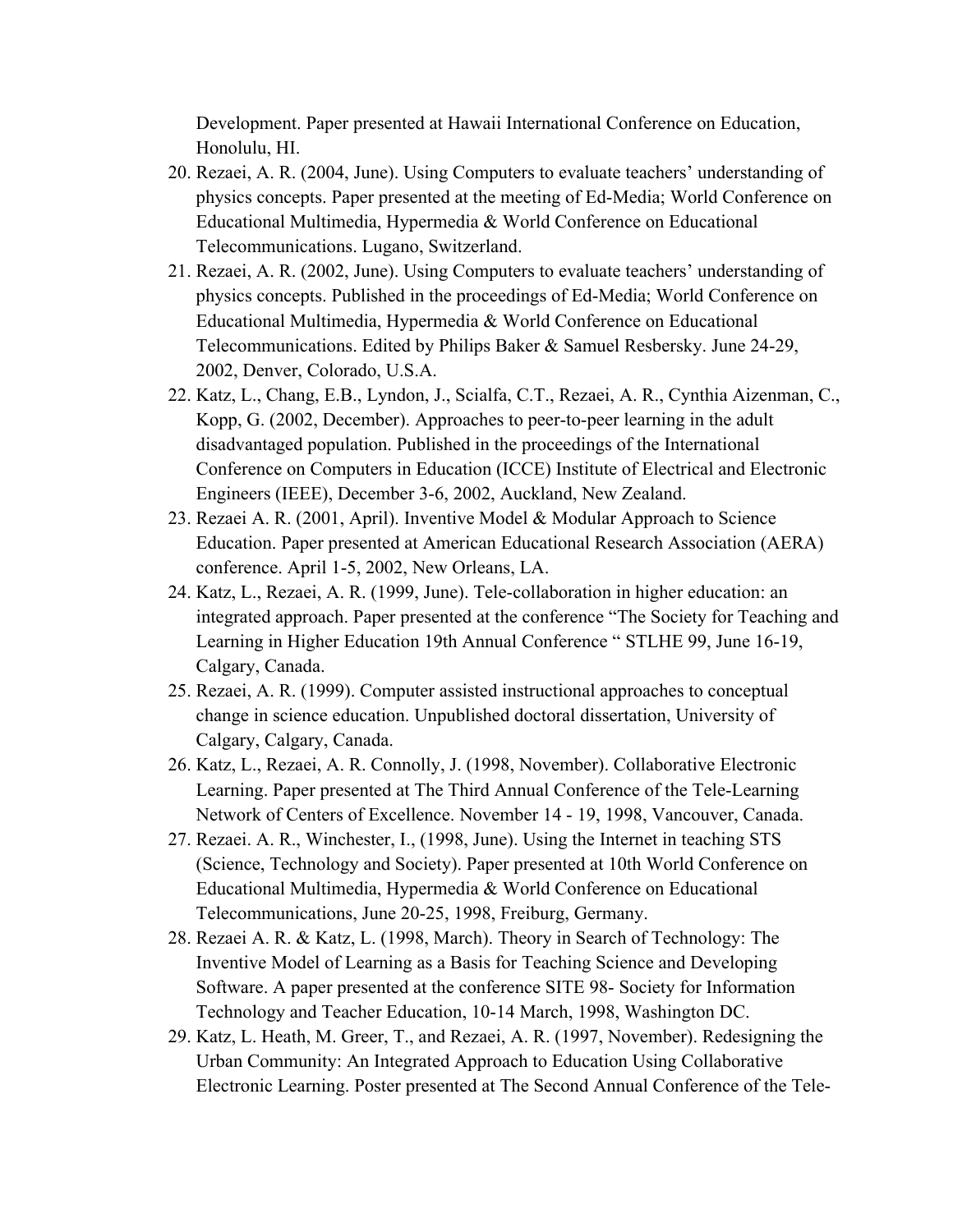Learning Network of Centers of Excellence. November 4 - 6, 1997, Toronto, Ontario, Canada.

- 30. Katz. L. Rezaei, A. R., & others (1997, June). Collaborative Electronic Learning. Paper presented at ED-MEDIA 97-World Conference on Educational Multimedia and Hypermedia & World Conference on Educational Telecommunications, 14-19 June, Calgary, Canada.
- 31. Rezaei A. R. (1997, June). Projectile motion simulation. Poster presented at ED-MEDIA 97-World Conference on Educational Multimedia and Hypermedia & World Conference on Educational Telecommunications, 14-19 June, Calgary, Canada.
- 32. Rezaei A. R., (1996, July) Computer applications in medical science education. Paper presented at " The First Annual Meeting of Iranian Graduate Students in Medical Sciences in North America (IGMSNA 1996). University of Alberta, Edmonton, Canada.
- 33. Rezaei, A. R. (1994, October). Reinforcement, punishment, and mental health. Paper presented in Mental Health Conference, 14 October 1994, Masjed Soleyman Mental Health Center, Ahwaz, Iran.
- 34. Rezaei, A. R. (1991, May). A survey of teachers' stress. Paper published in proceeding of "Stress and Mental Disorders" conference, May, 1991 held in A.T.U. Tehran, Iran.
- 35. Rezaei, A. R. (1991, December). Parental Role in children's socialization and children's identification with their parents. Paper presented at Third Iranian Congress of Research in Psychiatry and Psychology, 2-5 December, 1991, Shahid Beheshti University of Medical Sciences, Tehran, Iran.
- 36. Rezaei, A. R. (1989). Prevalence, sources, and symptoms of teacher stress. Unpublished Master's theses, Shiraz, Iran.

#### **Books and book chapters**

- 1. Work in progress (2019). Writing a book "applications of technology in educational research".
- 2. Goldenberg, C. Reese, L. Rezaei, A. R. (2011). *Contexts for Language and Literacy Development among Dual-Language Learners*. In A. Yücesan Durgunoğlu & C. Goldenberg (Eds.). Language and Literacy Development in Bilingual Settings. New York: The Guilford Press.
- 3. Shehney, M. & Rezaei, A. R. (2000). *Assertive Training*. Iran: Ahwaz University Publications.
- 4. Rezaei, A. R. (1990). *Individual differences & ability grouping*. Iran: Tehran, Freshk Company.